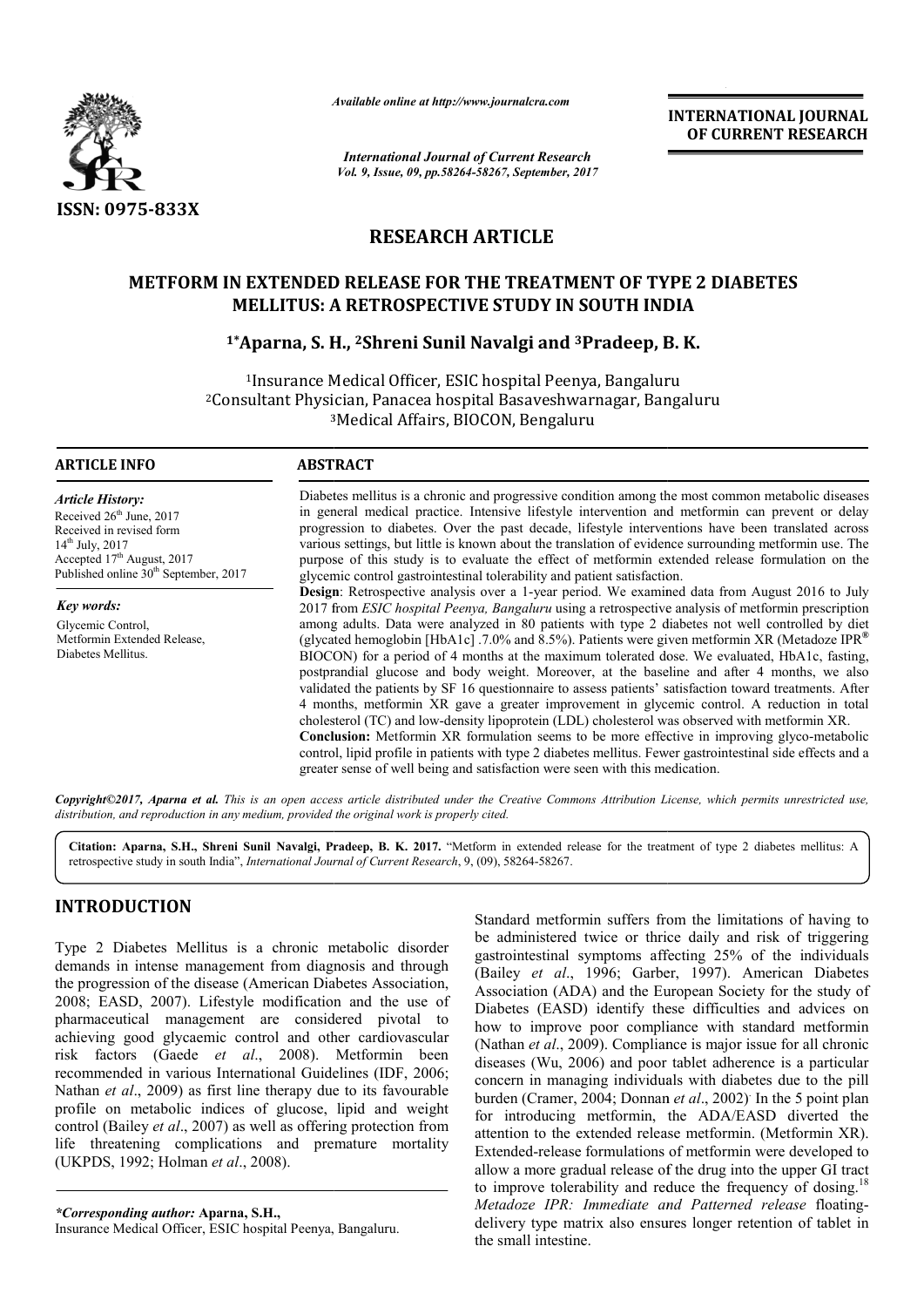## **MATERIALS AND METHODS**

#### *Study design*

This observational trial was conducted in individuals with diabetes. Suitable patients were contacted by the investigators in person or by telephone. All patients provided informed consent. We enrolled 80 patients with type 2 diabetes not well controlled by diet, glycated hemoglobin [HbA1c] > 7.0% and 8%), aged >18 years of either sex.

Patients were excluded if they had a history of ketoacidosis or had unstable or rapidly progressive diabetic retinopathy, nephropathy, or neuropathy; impaired hepatic or renal function; or severe anemia. Patients with serious cardiovascular disease (CVD) or cerebrovascular conditions within 6 months before were also excluded. Women who were pregnant or breastfeeding or of childbearing potential and not taking adequate contraceptive precautions were also excluded. Patients were administered on metformin XR (Metadoze IPR<sup>®</sup> BIOCON) for a period of 4 months at the maximum tolerated dose (considering the onset of gastrointestinal adverse events as a sign of maximum tolerated dose. Maximum tolerated dose being 850mg+500mg.

#### **Diet and exercise**

Individuals began a controlled diet based on the Dietician recommendations.

#### **Assessments**

Before starting the study, all patients underwent an initial screening assessment that included a medical history, physical examination and vital signs. At the baseline and after 4 months, we evaluated the following parameters: HbA1c, fasting glucose, postprandial glucose, lipid parameter and body weight were assessed. Moreover, at the baseline and after 4 months, we administered patients the SF-36 Health Survey questionnaires. These analyses were performed using the statistical package for the social sciences (SPSS, version 13.0). Values were expressed as mean  $(\pm$  SD) or median (minimum/maximum).

### **RESULTS**

#### **Study sample**

A total of 80 patient's data were available from the completed study. After 4 months, metformin XR gave a greater reduction in HbA**1c**, PPG, and FPG compared with baseline (*P<*0.01).

#### **Lipid profile**

A reduction in total cholesterol (TC) and low-density lipoprotein cholesterol (LDL-C) was observed with metformin XR (*P<*0.05). A decrease in triglyceride (Tg) was observed with metformin XR (*P<*0.05). No variations in high-density lipoprotein (HDL) were recorded

#### **Adverse events**

Adverse events were less common with metformin XR after 4 months (*P <*0.01 vs metformin XR). A total of 73 patients (91.2%) were asymptomatic, with the remainder reporting symptoms of diarrhoea (n =4), nausea (n = 2) and epigastric pain  $(n = 1)$ 

| Table 1. Characteristics of enrolled patients treated with |  |
|------------------------------------------------------------|--|
| <b>Metformin-XR</b>                                        |  |

| Characteristics | Metformin-XR Baseline | Metformin-XR 4month |
|-----------------|-----------------------|---------------------|
| n               | 80                    | 80                  |
| Sex (M/F)       | 46/34                 | 46/34               |
| Age (years)     | $55. \pm 10.3$        | $55. \pm 10.3$      |
| Weight (kg)     | $73.8 \pm 5.8$        | $74.5 \pm 5.4$      |
| BMI(kg/m)       | $27.2 \pm 2.4$        | $26.9 \pm 1.8$      |
| $HbA_{1c}(\%)$  | $7.5 \pm 0.5$         | $7.0 \pm 0.4*$      |
| FPG(mg/dL)      | $156.3 \pm 19.5$      | $137.9 \pm 17.1*$   |
| PPG(mg/dL)      | $182.7 \pm 23.2$      | $162.7 \pm 15.2$    |
| TC(mg/dL)       | $188.7 \pm 33.9$      | $180.7 \pm 24.4$    |
| $LDL-C(mg/dL)$  | $125.2 \pm 19.3$      | $120.3 \pm 16.7$    |
| $HDL-C(mg/dL)$  | $41.8 \pm 5.7$        | $42.1 \pm 5.7$      |
| $Tg$ (mg/dL)    | $108.4 \pm 47.2$      | 101.6±42.9          |

#### **Questionnaires**

Regarding the SF-36 Health Survey questionnaire, there was an increase in the score of the two questions related to general health perception (question 1: "In general, would you say your health is good?" and question 2: "Compared to 4 months ago, how would you rate your health in general now?", with a higher score, meaning a better health perception, after the introduction of metformin XR. No other significant differences were recorded for the other questions. The results of the patient satisfaction questionnaire indicated that 70 patients (87.5%) felt better on metformin XR.

#### **DISCUSSION**

Metformin is recommended as a core therapy in diabetes management worldwide at diagnosis and is seen as being complementary to lifestyle change either alone or in combination with other oral antidiabetic therapies or insulin (Nathan *et al*., 2009). In our study, we recorded a better effect of metformin XR in improving glycemic control. The same can be said about lipid profile. We recorded an improvement in TC and LDL-C with metformin XR. The positive effects of metformin on lipid profile have been already shown in various studies and we confirmed them in this human study. At a first glance, the improvement in glycemic factor in the case of metformin XR could be due to the constantly better control of blood sugar levels. Better or improved lipid and other levels may be the consequence of glycemic levels. Moreover, also a better patients' compliance could partially explain the better effect of metformin XR.

A majority of patients treated with metformin are GI symptom free but upwards of 25% of patients experience dose limiting side effects though discontinuation can be in the order of 5% (Garber *et al*., 1997). In the Juliana Levy etal study, over 77% of patients were GI symptom free on completion of 6 months continuous therapy on extended release metformin showing similar to our study showing 91.2% asymptomatic (Juliana, 2010). These data should not surprise, in fact, one of the factors that affect glycemic control is patient's compliance to therapy. Patients' compliance is correlated with the complexity of the treatment, to the total number of tablets taken daily, to the size of the tablets, to the difficulty in swallowing, to the side effects, and to the cost of therapy. A limitation of this study is that we used different doses of metformin XR in each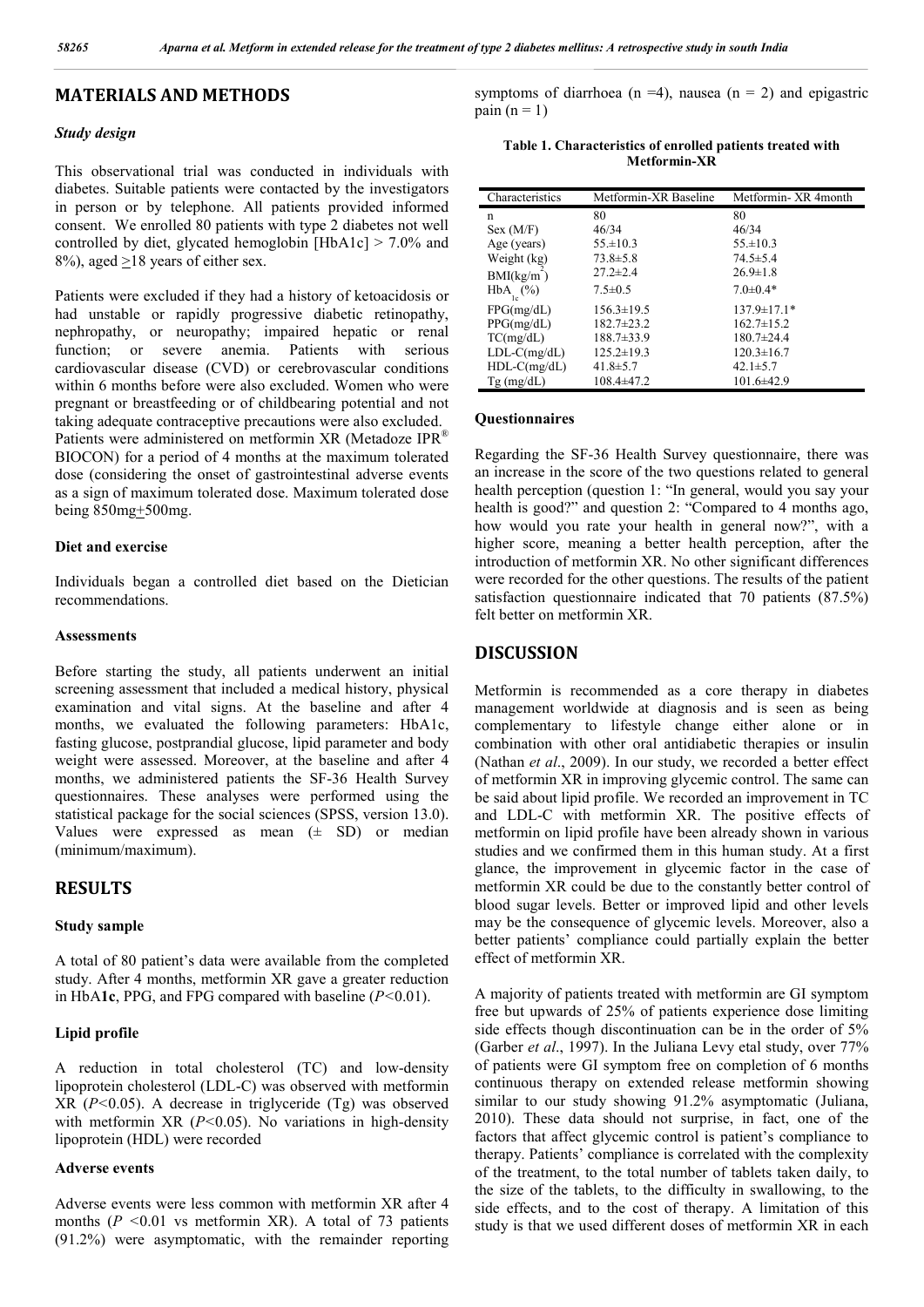patient, according to the patients' gastrointestinal tolerability; however, considering all the samples, metformin XR were used at an average dose ±50% of the dose. Metformin XR led to a greater sense of well being and patient satisfaction. These findings have the potential to lead to better adherence with therapy. Donnelly and colleagues from Dundee have reported greater adherence in patients switched from standard metformin to an extended release (Donnelly, 2009; Fujioka, 2003).

Moreover, in the same study glycaemic control was reported to improve by almost 1% but small numbers prevented the change becoming significant. Transfer from standard metformin to the extended release metformin XR tablet is associated with a neutral outcome on cardiovascular risk factors. No detrimental changes were reported for measures of glycaemia, blood pressure, body weight or anthopometric indices and this has been confirmed by others. Measures of tolerability and patient satisfaction were recorded using simple questionning techniques. Adherence and better compliance lead to fewer long termer complications with sustained release formulation of metformin XR.

#### **Conclusion**

Metformin XR formulation seems to be more effective in improving glyco-metabolic control, lipid profile and treatment satisfaction in patients with type 2 diabetes mellitus. Fewer gastrointestinal side effects and a greater sense of well being and satisfaction were seen with this medication.

### **REFERENCES**

- Alberti, K.G.M.M., Zimmet, P., Shaw, J. 2007. International Diabetes Federation: a consensus on type 2 diabetes prevention. *Diabet Med*. 2007, 24: 451-63. 10.1111/j.1464- 5491.02157.x.
- American Diabetes Association: Standards of medical care in diabetes. *Diabetes Care*. 2008, 31: S12-54. 10.2337/dc08- S012.
- Bailey, C.J., Campbell, IW., Chan, J.C.N., Davidson, J.A., Howlett, H.C.S., Ritz, P. 2007. Metformin the gold standard -a scientific handbook. 2007, Published by John Wiley & Sons ltd Chichester, UK
- Bailey, C.J., Turner, R.C. 1996. Metformin. *N Engl J Med.,* 334: 574-583. 10.1056/NEJM199602293340906.
- Cramer, J.A. 2004. A systematic review of adherence with medications for diabetes. *Diabetes Care.,* 27: 1218-1224. 10.2337/diacare.27.5.1218
- Donnan, P.T., MacDonald, T.M., Morris, A.D. 2002. Adherence to prescribed oral hypoglycaemic medication in a population of patients with Type 2 diabetes: a retrospective cohort study*. Diabet Med.,* 19: 279-284. 10.1046/j.1464-5491.2002.00689.x
- Donnelly, L.A., Morris, A.D., Pearson, E.R. 2009. Adherence in patients transferred from immediate release metformin to a sustained release formulation*: a population-based study. Diabetes Obesity and Metabolism., 11: 338-342. 10.1111/j.1463-1326.2008.00973.x.*
- Fujioka, K., Pans, M., Joyal, S.2003. Glycemic control in patients with type 2 diabetes mellitus switched from twicedaily immediate release metformin to a once-daily extended-release formulation. *Clin Ther.,* 25: 515-29. 10.1016/S0149-2918(03)80093-0.
- Gaede, P., Lund-Andersen, H., Parving, H.H., Pedersen, O. 2008. Effect of a multifactorial intervention on mortality in type 2 diabetes. *N Engl J Med.,* 358: 580-91. 10.1056/NEJMoa0706245.
- Garber, A.J., Duncan, T.G., Goodman, A.M. *et al*. 1997. Efficacy of metformin in type II diabetes: results of a double-blind placebo-controlled dose response trial. *Am J Med.,* 102: 491-7. 10.1016/S0002-9343(97)00254-4.
- Gomes, M.B., Gianella, D., Faria, M., Tambascia, M., Fonseca, R., Rea, R., Macedo, G., Filho, J.M., Schimid, H., Bittencourt, A.V., Cvalcanti, S., Rassi, N., Pedrosa, H., Dib S.A. 2006. Prevalence of patients with diabetes type 2 within the targets of care guidelines in daily clinical practice: A multicenter study of type 2 diabetes in Brazil. The Review of Diabetic Studies. 3: 73-78.
- Holman, R.R., Paul, S.K., Angelyn-Bethel, M., Matthews, D.R., Neil, A.W. 2008. 10 year Follow-up of intensive glucose control in type 2 diabetes. *N Engl J Med.,* 359: 1577-89. 10.1056/NEJMoa0806470.
- IDF Clinical Guidelines Task Force: Global guideline for type 2 diabetes: recommendations for standard, comprehensive, and minimal care. Diabet Med. 2006, 23: 579-593. 10.1111/j.1464-5491.2006.01918.x.
- Juliana Levy. Assessment of efficacy and tolerability of oncedaily extended release metformin in patients with type 2 diabetes mellitus. Diabetology & Metabolic Syndrome 20102:16
- Nathan, D.M., Buse, J.B., Davidson, M.B., Ferrannini, E., Holman, R.R., Sherwin, R., Zinman, B. 2009. Medical management of hyperglycaemia in type 2 diabetes: A consensus algorithm for the initiation and adjustment of therapy. Consensus statement of the American Diabetes Association and the European Association for the study of diabetes. *Diabetes Care.,* 32: 193-203. 10.2337/dc08-9025.
- Nathan, D.M., Buse, J.B., Davidson, M.B., Ferrannini, E., Holman, R.R., Sherwin, R., Zinman, B. 2009. Medical management of hyperglycaemia in type 2 diabetes: A consensus algorithm for the initiation and adjustment of therapy. Consensus statement of the American Diabetes Association and the European Association for the study of diabetes. *Diabetes Care.,* 32: 193-203. 10.2337/dc08-9025
- Nathan, D.M., Davidson, M.B., De Fronzo, R.A., Heine, R.J., Henry, R.R., Prateley, R., Zinman, B. 2007. Impaired fasting glucose and impaired glucose tolerance. Implications for care ADA consensus statement. *Diabetes Care.* 30: 753-57. 10.2337/dc07-9920.
- Schwartz, S., Fonseca, V., Berner, B., Cramer, M., Chiang, Y.K., Lewin, A. 2006. Efficacy, tolerability, and safety of a novel once-daily extended-release metformin in patients with type 2 diabetes. *Diabetes Care.,* 29(4): 759–764
- Task Force on Diabetes and cardiovascular Diseases of the European Society of Cardiology (ESC) and of the European Association for the study of Diabetes (EASD): Guidelines on diabetes, pre-diabetes, and cardiovascular diseases:executive summary. Eur Heart J. 2007, 28: 88-136. 10.1093/eurheartj/ehl260.
- UK Prospective Diabetes Study (UKPDS) Group: Effect of intensive blood-glucose control with metformin on complications in overweight patients with type 2 diabetes. Lancet. 1998, 352: 854-865. 10.1016/S0140-6736(98) 07037-8.
- Wild, S., Roglic, G., Green, A., Sicree, S., King, H. 2004. Global Prevalence of Diabetes - Estimates for the year 2000 and Projections for 2030. *Diabetes Care.,* 27: 1047-53. 10.2337/diacare.27.5.1047.